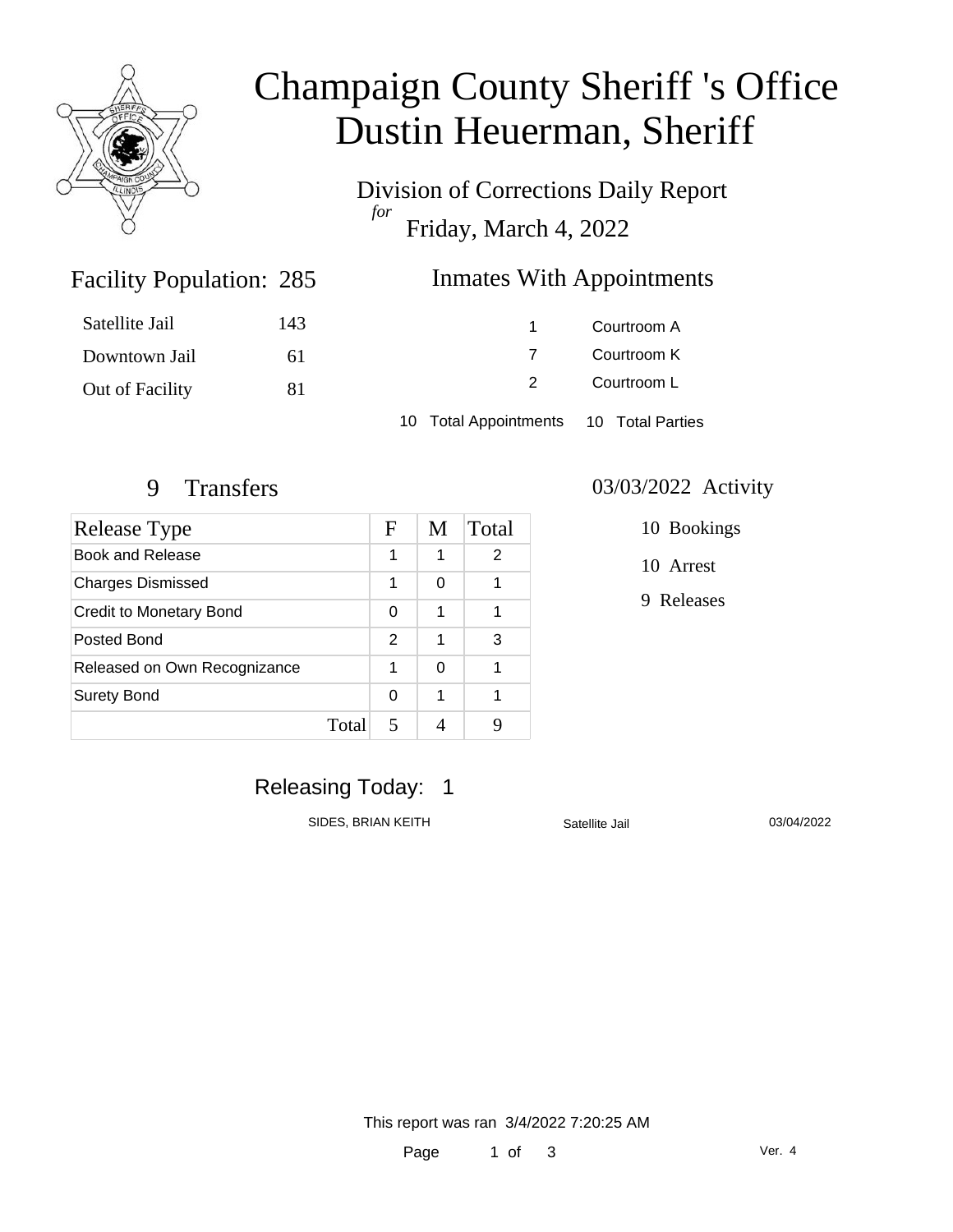

# Champaign County Sheriff 's Office Dustin Heuerman, Sheriff

Division of Corrections Daily Report *for* Friday, March 4, 2022

| <b>Custody Status Count</b> |  |
|-----------------------------|--|
| Direct Criminal Contempt 1  |  |

- Electronic Home Dentention 14
	- Felony Arraignment 8
	- Felony Pre-Sentence 5
		- Felony Pre-Trial 207
	- Felony Pre-Trial DUI 4
	- Felony Sentenced CCSO 6
	- Felony Sentenced IDOC 28
		- Hold Other 1
	- Misdemeanor Arraignment 3
		- Misdemeanor Pre-Trial 3
			- Petition to Revoke 1
			- Remanded to DHS 4
				- Total 285

This report was ran 3/4/2022 7:20:25 AM